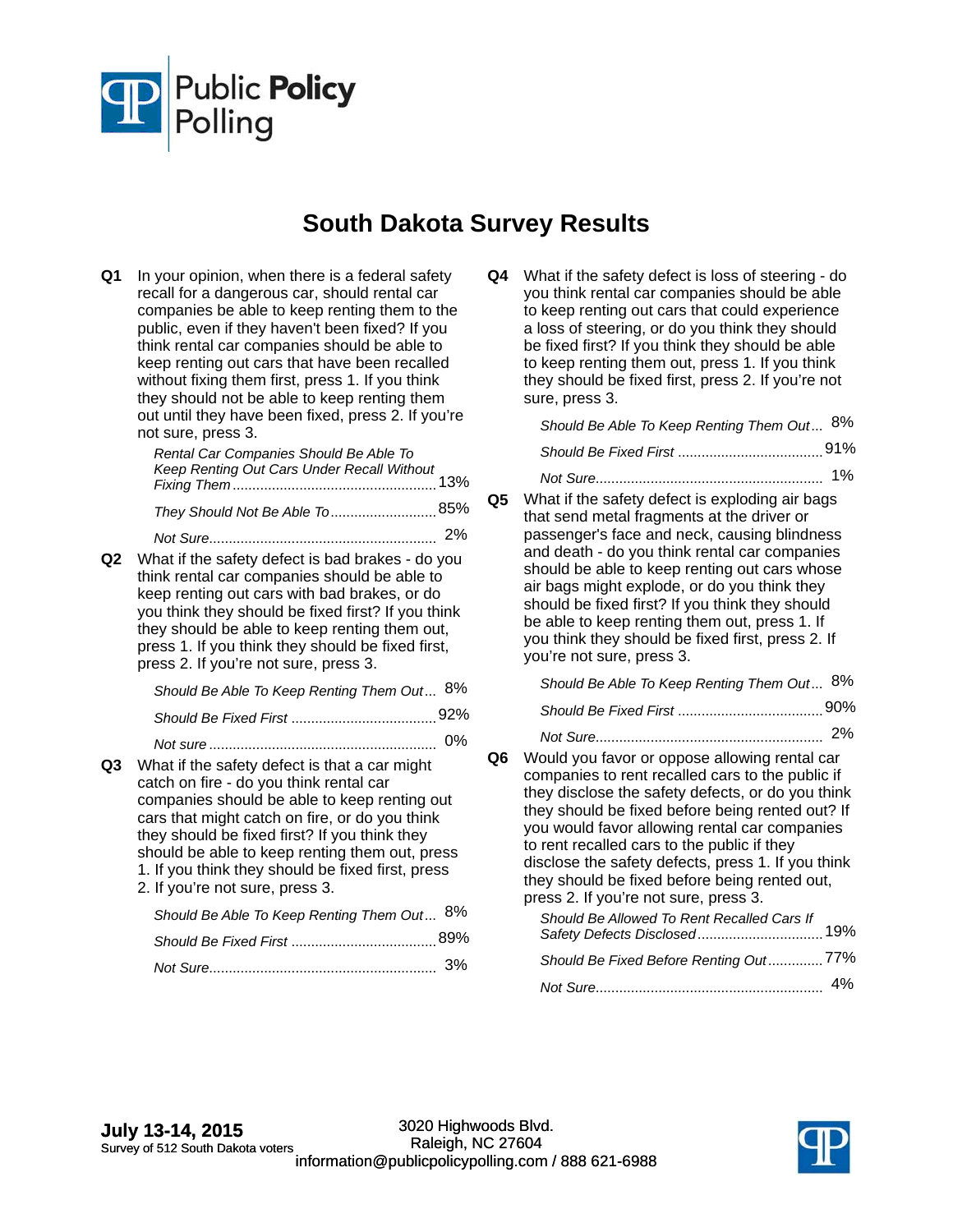

|    | If you are a woman, press 1. If a man, press 2.                                                                                    |  |  |  |  |
|----|------------------------------------------------------------------------------------------------------------------------------------|--|--|--|--|
|    |                                                                                                                                    |  |  |  |  |
|    |                                                                                                                                    |  |  |  |  |
| Q8 | If you are a Democrat, press 1. If a Republican,<br>press 2. If you are an independent or identify<br>with another party, press 3. |  |  |  |  |
|    |                                                                                                                                    |  |  |  |  |
|    |                                                                                                                                    |  |  |  |  |
|    |                                                                                                                                    |  |  |  |  |

**Q9** If you are white, press 1. If other, press 2.

| Q10 If you are 18 to 45 years old, press 1. If 46 to<br>65, press 2. If you are older than 65, press 3. |  |
|---------------------------------------------------------------------------------------------------------|--|
|                                                                                                         |  |
|                                                                                                         |  |
|                                                                                                         |  |

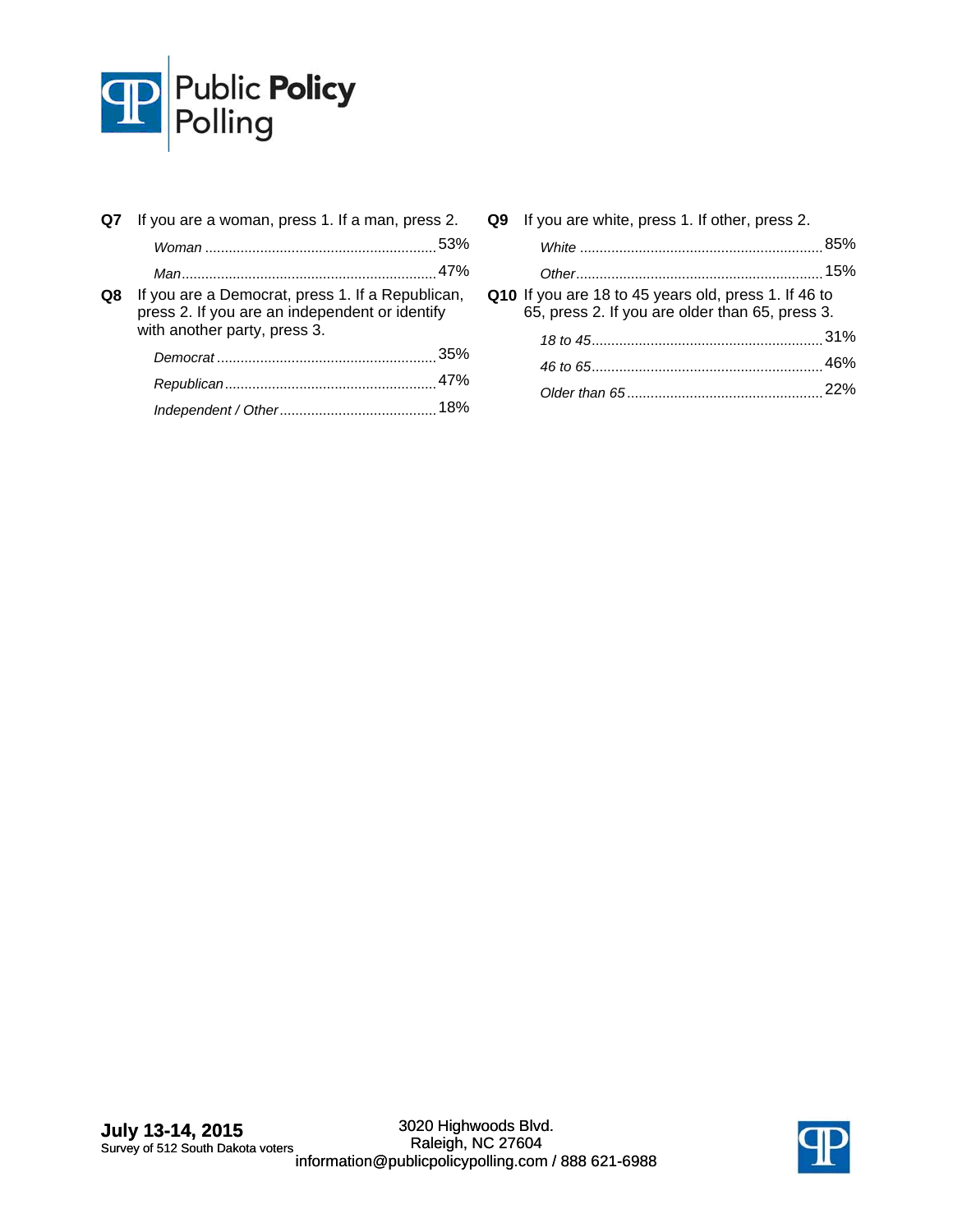

|                                                                                                                                              |      | Gender |     |
|----------------------------------------------------------------------------------------------------------------------------------------------|------|--------|-----|
|                                                                                                                                              | Base | Woman  | Man |
| <b>Should Companies</b><br><b>Rent Cars Under</b><br>Recall                                                                                  |      |        |     |
| <b>Rental Car Companies</b><br><b>Should Be Able To</b><br><b>Keep Renting Out</b><br><b>Cars Under Recall</b><br><b>Without Fixing Them</b> | 13%  | 7%     | 19% |
| <b>They Should Not Be</b><br>Able To                                                                                                         | 85%  | 91%    | 79% |
| <b>Not Sure</b>                                                                                                                              | 2%   | 2%     | 2%  |

|                                                       |             | Gender |     |
|-------------------------------------------------------|-------------|--------|-----|
|                                                       | <b>Base</b> | Woman  | Man |
| <b>Bad Brakes</b>                                     |             |        |     |
| Should Be Able Tol<br><b>Keep Renting Them</b><br>Out | 8%          | 3%     | 13% |
| <b>Should Be Fixed First 92%</b>                      |             | 97%    | 86% |
| Not sure                                              | 0%          | 0%     | 1%  |

|                                                             |      | Gender |     |
|-------------------------------------------------------------|------|--------|-----|
|                                                             | Base | Woman  | Man |
| l Fire Risk                                                 |      |        |     |
| <b>Should Be Able To</b><br><b>Keep Renting Them</b><br>Out | 8%   | 3%     | 13% |
| <b>Should Be Fixed First 89%</b>                            |      | 92%    | 86% |
| <b>Not Sure</b>                                             | 3%   | 5%     | 1%  |

|                                                             |             | Gender |     |
|-------------------------------------------------------------|-------------|--------|-----|
|                                                             | <b>Base</b> | Woman  | Man |
| <b>Loss of Steering</b>                                     |             |        |     |
| <b>Should Be Able To</b><br><b>Keep Renting Them</b><br>Out | 8%          | 3%     | 13% |
| <b>Should Be Fixed First 91%</b>                            |             | 95%    | 87% |
| <b>Not Sure</b>                                             | 1%          | 2%     | 1%  |

|                                                             |             | Gender |     |
|-------------------------------------------------------------|-------------|--------|-----|
|                                                             | <b>Base</b> | Woman  | Man |
| <b>Exploding Air Bags</b>                                   |             |        |     |
| <b>Should Be Able To</b><br><b>Keep Renting Them</b><br>Out | 8%          | 3%     | 14% |
| <b>Should Be Fixed First 90%</b>                            |             | 94%    | 85% |
| <b>Not Sure</b>                                             | 2%          | 2%     | 1%  |

|                                                                                                       |      | Gender |     |
|-------------------------------------------------------------------------------------------------------|------|--------|-----|
|                                                                                                       | Base | Woman  | Man |
| <b>Allow Rentals If</b><br><b>Recalls Disclosed</b>                                                   |      |        |     |
| Should Be Allowed To 19%<br><b>Rent Recalled Cars If</b><br><b>Safety Defects</b><br><b>Disclosed</b> |      | 12%    | 27% |
| Should Be Fixed 77%<br><b>Before Renting Out</b>                                                      |      | 82%    | 71% |
| <b>Not Sure</b>                                                                                       | 4%   | 6%     | 2%  |

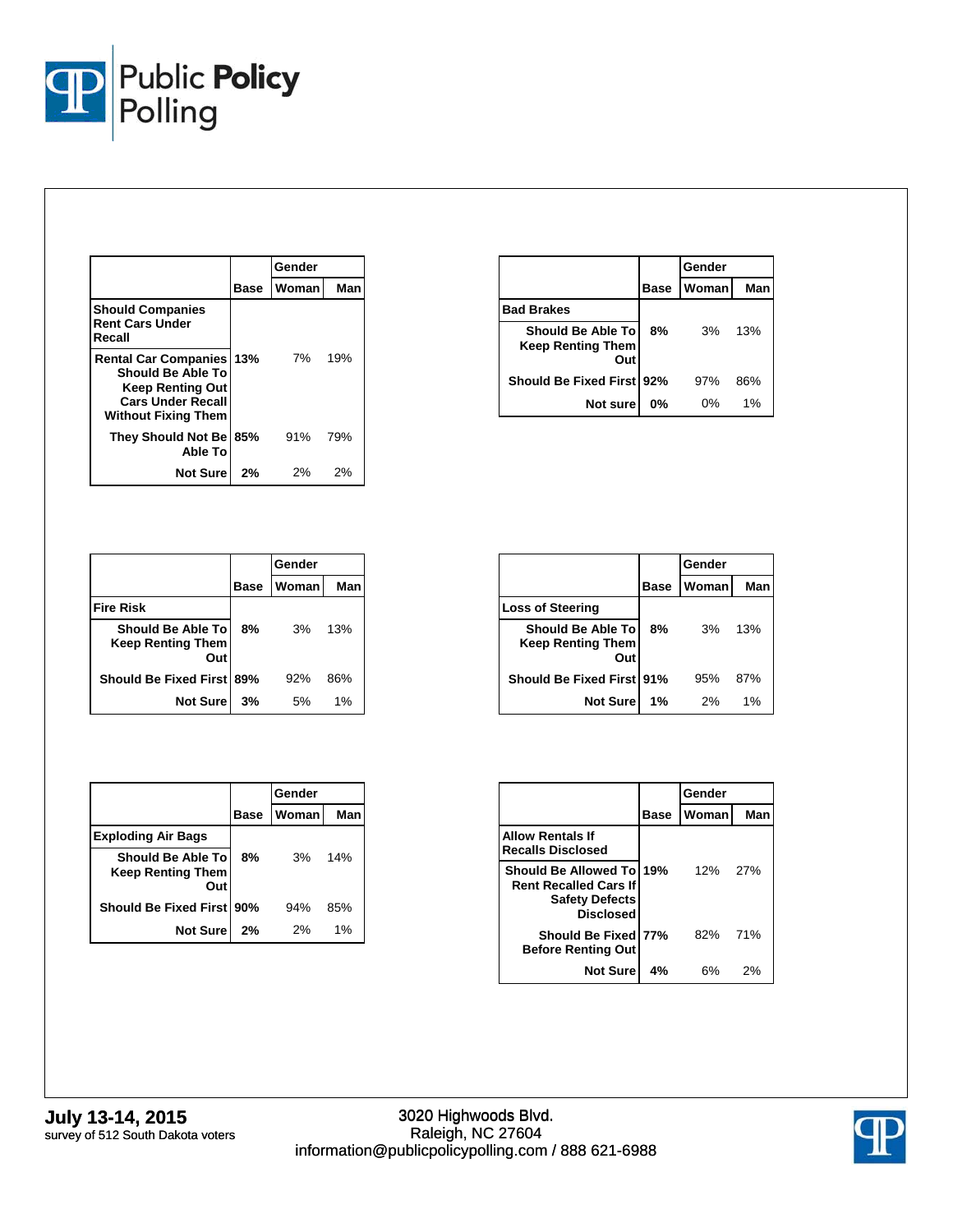

|                                                                                                                                           |      | Party |                     |                        |
|-------------------------------------------------------------------------------------------------------------------------------------------|------|-------|---------------------|------------------------|
|                                                                                                                                           | Base |       | Democrat Republican | Independent<br>/ Other |
| <b>Should Companies</b><br><b>Rent Cars Under</b><br>Recall                                                                               |      |       |                     |                        |
| <b>Rental Car Companies 13%</b><br>Should Be Able To<br><b>Keep Renting Out</b><br><b>Cars Under Recall</b><br><b>Without Fixing Them</b> |      | 13%   | 11%                 | 16%                    |
| They Should Not Be 85%<br>Able To                                                                                                         |      | 86%   | 87%                 | 78%                    |
| <b>Not Sure</b>                                                                                                                           | 2%   | $1\%$ | 2%                  | 6%                     |

|                                                      |      | Party    |            |                        |
|------------------------------------------------------|------|----------|------------|------------------------|
|                                                      | Base | Democrat | Republican | Independent<br>/ Other |
| <b>Bad Brakes</b>                                    |      |          |            |                        |
| Should Be Able To<br><b>Keep Renting Them</b><br>Out | 8%   | 7%       | 6%         | 12%                    |
| <b>Should Be Fixed First 92%</b>                     |      | 92%      | 93%        | 88%                    |
| Not sure                                             | 0%   | 0%       | 1%         |                        |

|                                                      |      | Party |                     |                        |
|------------------------------------------------------|------|-------|---------------------|------------------------|
|                                                      | Base |       | Democrat Republican | Independent<br>/ Other |
| <b>Fire Risk</b>                                     |      |       |                     |                        |
| Should Be Able To<br><b>Keep Renting Them</b><br>Out | 8%   | 9%    | 6%                  | 13%                    |
| <b>Should Be Fixed First 89%</b>                     |      | 87%   | 92%                 | 86%                    |
| <b>Not Sure</b>                                      | 3%   | 4%    | 3%                  | 1%                     |

|                                                      |             | Party |                       |                        |  |  |
|------------------------------------------------------|-------------|-------|-----------------------|------------------------|--|--|
|                                                      | <b>Base</b> |       | Democrat   Republican | Independent<br>/ Other |  |  |
| <b>Loss of Steering</b>                              |             |       |                       |                        |  |  |
| Should Be Able To<br><b>Keep Renting Them</b><br>Out | 8%          | 9%    | 5%                    | 13%                    |  |  |
| <b>Should Be Fixed First 91%</b>                     |             | 89%   | 94%                   | 87%                    |  |  |
| <b>Not Sure</b>                                      | 1%          | 2%    | 1%                    |                        |  |  |

|                                                      |             | Party |                     |                        |  |  |
|------------------------------------------------------|-------------|-------|---------------------|------------------------|--|--|
|                                                      | <b>Base</b> |       | Democrat Republican | Independent<br>/ Other |  |  |
| <b>Exploding Air Bags</b>                            |             |       |                     |                        |  |  |
| Should Be Able To<br><b>Keep Renting Them</b><br>Out | 8%          | 9%    | 7%                  | 10%                    |  |  |
| <b>Should Be Fixed First 90%</b>                     |             | 87%   | 92%                 | 89%                    |  |  |
| <b>Not Sure</b>                                      | 2%          | 4%    | 1%                  | 1%                     |  |  |

|                                                                                                              |      | Party |                     |                        |
|--------------------------------------------------------------------------------------------------------------|------|-------|---------------------|------------------------|
|                                                                                                              | Base |       | Democrat Republican | Independent<br>/ Other |
| <b>Allow Rentals If</b><br><b>Recalls Disclosed</b>                                                          |      |       |                     |                        |
| <b>Should Be Allowed To 19%</b><br><b>Rent Recalled Cars If</b><br><b>Safety Defects</b><br><b>Disclosed</b> |      | 21%   | 15%                 | 28%                    |
| Should Be Fixed 77%<br><b>Before Renting Out</b>                                                             |      | 76%   | 80%                 | 71%                    |
| <b>Not Sure</b>                                                                                              | 4%   | 3%    | 6%                  | 1%                     |

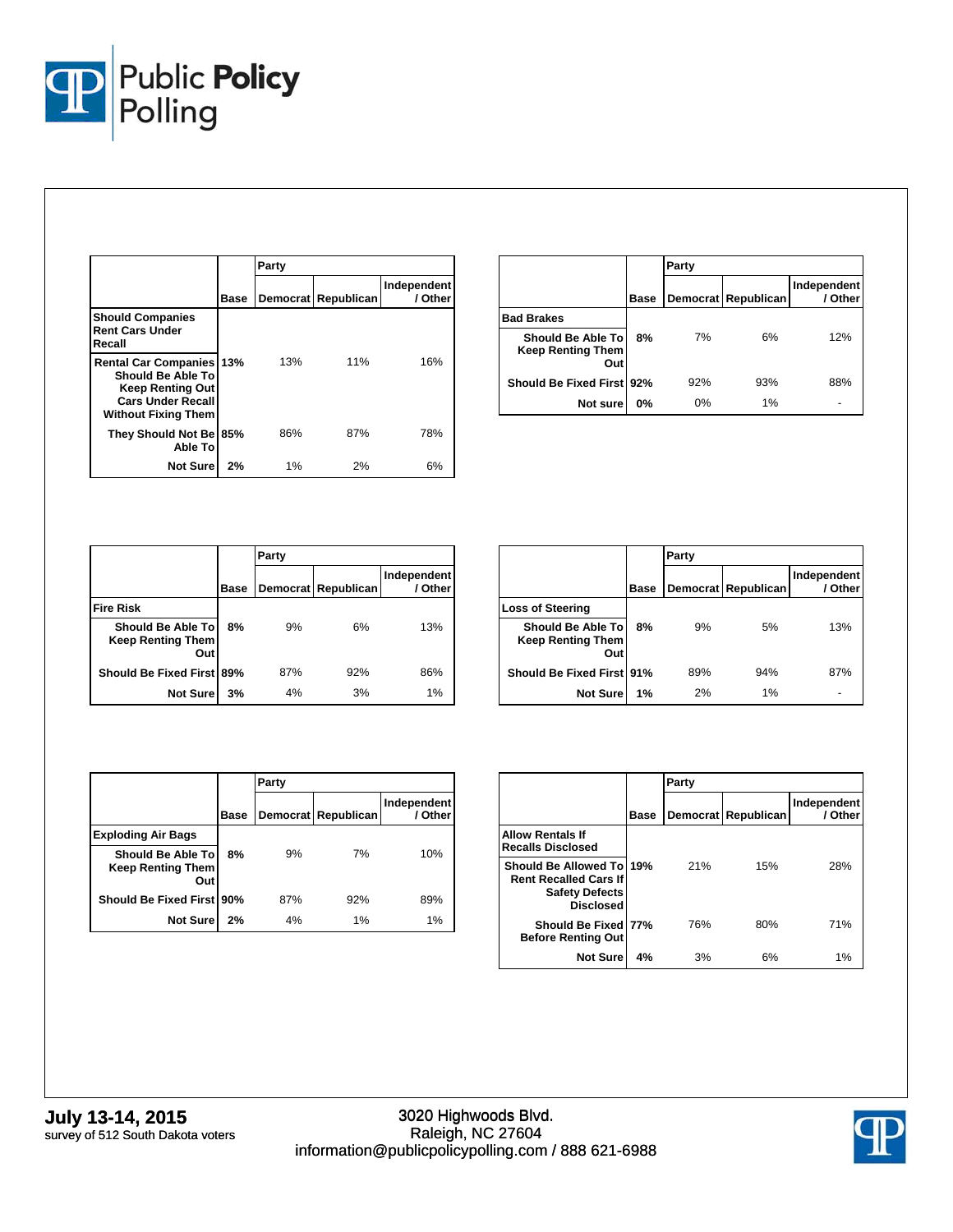

|                                                                                                                                                  |             | Race               |       |
|--------------------------------------------------------------------------------------------------------------------------------------------------|-------------|--------------------|-------|
|                                                                                                                                                  | <b>Base</b> | <b>White</b> Other |       |
| <b>Should Companies</b><br><b>Rent Cars Under</b><br>Recall                                                                                      |             |                    |       |
| <b>Rental Car Companies 13%</b><br><b>Should Be Able To</b><br><b>Keep Renting Out</b><br><b>Cars Under Recall</b><br><b>Without Fixing Them</b> |             | 9%                 | 35%   |
| They Should Not Be 85%<br>Able To                                                                                                                |             | 89%                | 64%   |
| <b>Not Sure</b>                                                                                                                                  | 2%          | 2%                 | $1\%$ |

|                                                      |             | Race               |     |
|------------------------------------------------------|-------------|--------------------|-----|
|                                                      | <b>Base</b> | <b>White Other</b> |     |
| <b>Fire Risk</b>                                     |             |                    |     |
| Should Be Able To<br><b>Keep Renting Them</b><br>Out | 8%          | 5%                 | 22% |
| <b>Should Be Fixed First 89%</b>                     |             | 92%                | 74% |
| <b>Not Sure</b>                                      | 3%          | 3%                 | 4%  |

|                                                       |             | Race  |             |
|-------------------------------------------------------|-------------|-------|-------------|
|                                                       | <b>Base</b> |       | White Other |
| <b>Exploding Air Bags</b>                             |             |       |             |
| Should Be Able Tol<br><b>Keep Renting Them</b><br>Out | 8%          | 6%    | 23%         |
| <b>Should Be Fixed First 90%</b>                      |             | 93%   | 72%         |
| <b>Not Sure</b>                                       | 2%          | $1\%$ | 5%          |

|                                                              |             | Race        |     |
|--------------------------------------------------------------|-------------|-------------|-----|
|                                                              | <b>Base</b> | White Other |     |
| <b>Bad Brakes</b>                                            |             |             |     |
| <b>Should Be Able Tol</b><br><b>Keep Renting Them</b><br>Out | 8%          | .5%         | 24% |
| <b>Should Be Fixed First 92%</b>                             |             | 95%         | 76% |
| Not sure                                                     | $0\%$       | $1\%$       |     |

|                                                             |      | Race               |     |
|-------------------------------------------------------------|------|--------------------|-----|
|                                                             | Base | <b>White Other</b> |     |
| <b>Loss of Steering</b>                                     |      |                    |     |
| <b>Should Be Able To</b><br><b>Keep Renting Them</b><br>Out | 8%   | 4%                 | 28% |
| <b>Should Be Fixed First 91%</b>                            |      | 95%                | 69% |
| <b>Not Sure</b>                                             | 1%   | 1%                 | 3%  |

|                                                                                                           |      | Race                 |     |
|-----------------------------------------------------------------------------------------------------------|------|----------------------|-----|
|                                                                                                           | Base | <b>White   Other</b> |     |
| <b>Allow Rentals If</b><br><b>Recalls Disclosed</b>                                                       |      |                      |     |
| Should Be Allowed To 19% 16%<br><b>Rent Recalled Cars If</b><br><b>Safety Defects</b><br><b>Disclosed</b> |      |                      | 36% |
| Should Be Fixed 77%<br><b>Before Renting Out</b>                                                          |      | 80%                  | 59% |
| <b>Not Sure</b>                                                                                           | 4%   | 4%                   | 5%  |